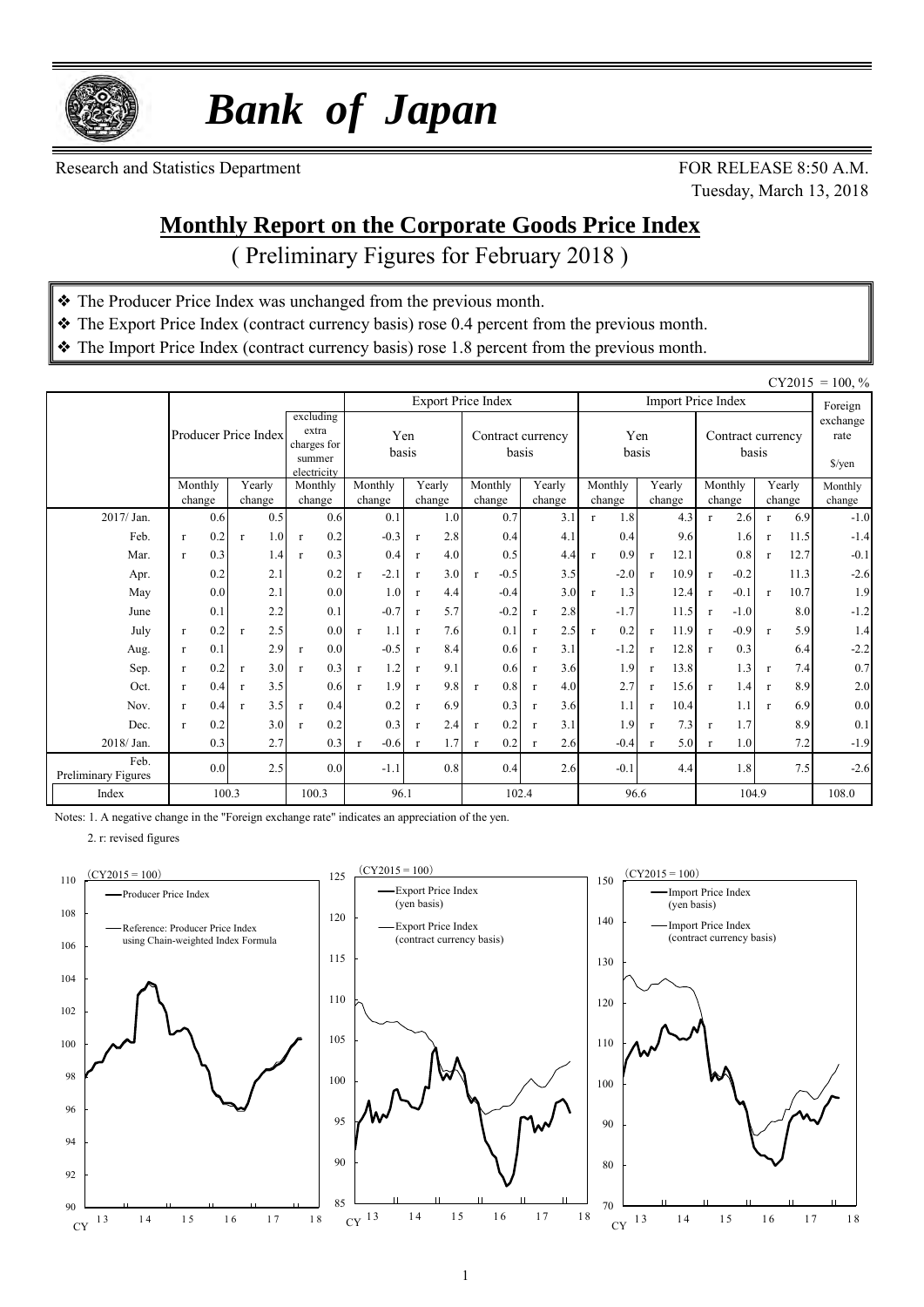## (Commodities contributing to the monthly changes in February 2018)

| Producer Price Index         |                           | Monthly change $0.0\%$                                                                               |
|------------------------------|---------------------------|------------------------------------------------------------------------------------------------------|
| Groups                       | Contribution<br>to change | Commodities                                                                                          |
| Chemicals & related products | $0.03\%$                  | Polyethylene resins, Polypropylene resins, Carbon black                                              |
| Electric power, gas & water  | $0.02 \%$                 | Commercial high tension power, Industrial extra high tension<br>power, Industrial high tension power |
| Iron $&$ steel               | $0.01 \%$                 | H sections, Cold rolled stainless steel sheets, Light steel bars                                     |
| Petroleum & coal products    | $-0.04\%$                 | Gasoline, Gas oil, Liquefied petroleum gas                                                           |
| Nonferrous metals            | $-0.02 \%$                | Unwrought copper, Unwrought silver, Plastic insulated copper<br>wires                                |
| Transportation equipment     | $-0.01\%$                 | Chassis & body parts, Standard passenger cars (hybrid cars),<br>Aircraft parts                       |

| Export Price Index (contract currency basis)                    |                           | Monthly change $0.4\%$                                                            |  |  |  |  |  |  |
|-----------------------------------------------------------------|---------------------------|-----------------------------------------------------------------------------------|--|--|--|--|--|--|
| Groups                                                          | Contribution<br>to change | Commodities                                                                       |  |  |  |  |  |  |
| Chemicals & related products                                    | $0.26 \%$                 | Para-xylene, Styrene monomer, Caustic soda                                        |  |  |  |  |  |  |
| Other primary products $\&$<br>manufactured goods               | $0.13\%$                  | Gas oil, Artificial graphite electrodes, Jet fuel oil & kerosene                  |  |  |  |  |  |  |
| Metals & related products                                       | $0.07\%$                  | Unwrought copper, Semi-finished common steel products, Hot<br>rolled steel strips |  |  |  |  |  |  |
| General purpose, production<br>& business oriented<br>machinery | $-0.01\%$                 | Plasticworking machinery, Textile machinery, Machining<br>centers                 |  |  |  |  |  |  |

| Import Price Index (contract currency basis)                    |                           | Monthly change $1.8\%$                                                                                |
|-----------------------------------------------------------------|---------------------------|-------------------------------------------------------------------------------------------------------|
| Groups                                                          | Contribution<br>to change | Commodities                                                                                           |
| Petroleum, coal & natural gas                                   | 1.58 $%$                  | Crude petroleum, Coal for coke making, Liquefied natural gas                                          |
| Metals & related products                                       | $0.06 \%$                 | Copper ores, Unwrought nickel, Zinc ores                                                              |
| Chemicals & related products                                    | $0.06 \%$                 | General purpose plastics (except saturated polyester resins),<br>Saturated polyester resins, Bio-ETBE |
| Beverages & foods and<br>agriculture products for food          | $0.04\%$                  | Pork, Cheese, Soybean cake & meal                                                                     |
| Other primary products $\&$<br>manufactured goods               | $0.03\%$                  | Plastic films & sheets, Bleached paper kraft pulp, Glass<br>containers, instruments & utensils        |
| General purpose, production<br>& business oriented<br>machinery | $0.03 \%$                 | Metal valves                                                                                          |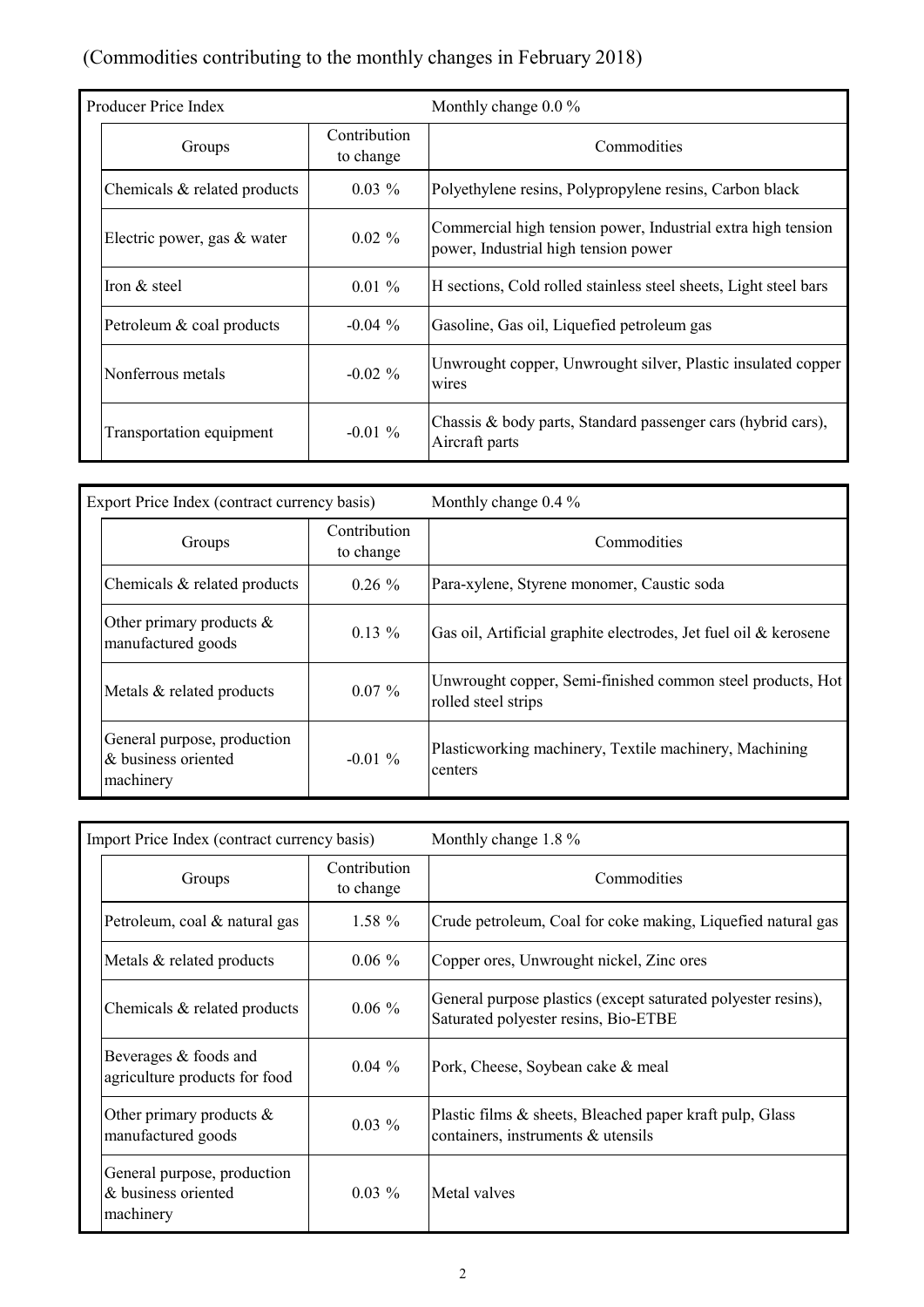## Producer Price Index ( Preliminary Figures for February 2018 )

 $CY2015 = 100, \%$ 

|                                                |         |       | Monthly              |         | Yearly                 |         |                   |         |
|------------------------------------------------|---------|-------|----------------------|---------|------------------------|---------|-------------------|---------|
|                                                | Weight  | Index | Previous<br>month    | change  | Previous<br>month      | change  | Previous<br>month |         |
| All commodities                                | 1,000.0 | 100.3 | 100.3                | 0.0     | 0.3                    | 2.5     |                   | 2.7     |
| excluding extra charges for summer electricity | 1,000.0 | 100.3 | 100.3                | 0.0     | 0.3                    | 2.5     |                   | 2.7     |
| Beverages & foods                              | 141.6   | 99.9  | 99.9<br>$\mathbf r$  | $0.0\,$ | $-0.1$<br>$\mathbf r$  | 0.1     | $\mathbf r$       | $0.2\,$ |
| Textile products                               | 9.6     | 100.2 | 99.6                 | 0.6     | $-0.7$                 | 1.2     |                   | 1.3     |
| Lumber & wood products                         | 9.2     | 105.1 | 104.7<br>$\mathbf r$ | 0.4     | 0.4<br>$\mathbf r$     | 3.2     | $\mathbf r$       | 3.4     |
| Pulp, paper & related products                 | 27.7    | 101.2 | 101.0                | 0.2     | 0.0                    | 2.4     |                   | $2.1$   |
| Chemicals & related products                   | 89.2    | 97.8  | 97.5<br>$\mathbf r$  | 0.3     | 1.2<br>$\mathbf r$     | 1.9     | $\mathbf r$       | $2.5\,$ |
| Petroleum & coal products                      | 59.5    | 110.1 | 110.7<br>$\mathbf r$ | $-0.5$  | 3.8<br>$\mathbf r$     | 11.6    | $\mathbf r$       | 12.6    |
| Plastic products                               | 38.2    | 96.1  | 95.8                 | 0.3     | 0.1                    | 0.4     |                   | 0.0     |
| Ceramic, stone & clay products                 | 23.3    | 100.1 | 100.0                | 0.1     | 0.1                    | 0.5     |                   | 0.3     |
| Iron & steel                                   | 51.7    | 105.9 | 105.7<br>$\mathbf r$ | 0.2     | 0.8<br>$\mathbf r$     | 6.1     | $\mathbf r$       | 7.0     |
| Nonferrous metals                              | 27.1    | 104.0 | 104.8                | $-0.8$  | 1.5                    | 8.6     |                   | 10.5    |
| Metal products                                 | 40.0    | 102.6 | 102.8<br>$\mathbf r$ | $-0.2$  | 0.5<br>$\, r$          | 2.6     | $\mathbf r$       | 2.7     |
| General purpose machinery                      | 27.2    | 100.2 | 100.4<br>$\mathbf r$ | $-0.2$  | 0.3<br>$\mathbf r$     | $0.2\,$ | $\mathbf r$       | 0.6     |
| Production machinery                           | 41.1    | 100.3 | 100.2<br>$\mathbf r$ | 0.1     | $-0.3$                 | 1.4     | $\mathbf r$       | 0.6     |
| Business oriented machinery                    | 16.2    | 102.6 | 101.8<br>$\mathbf r$ | 0.8     | $-0.4$<br>$\mathbf r$  | 0.4     | $\mathbf r$       | $-1.0$  |
| Electronic components & devices                | 24.5    | 98.1  | 98.3<br>r            | $-0.2$  | $-0.2$                 | 0.5     |                   | 0.9     |
| Electrical machinery & equipment               | 52.7    | 95.1  | 95.2<br>$\mathbf r$  | $-0.1$  | 0.1<br>$\mathbf r$     | $-0.4$  | $\, r$            | $-0.3$  |
| Information & communications equipment         | 20.8    | 97.9  | 98.3<br>$\mathbf r$  | $-0.4$  | $-0.1$<br>$\mathbf r$  | $-0.5$  | $\mathbf r$       | $-0.2$  |
| Transportation equipment                       | 140.7   | 98.7  | 98.8                 | $-0.1$  | $0.1\,$<br>$\mathbf r$ | $0.2\,$ |                   | $0.2\,$ |
| Other manufacturing industry products          | 48.0    | 100.4 | 100.4                | $0.0\,$ | $-0.1$<br>$\mathbf r$  | $0.5\,$ |                   | $0.6\,$ |
| Agriculture, forestry & fishery products       | 35.8    | 109.1 | 108.7                | 0.4     | $-3.9$                 | 3.4     |                   | 3.7     |
| Minerals                                       | 3.9     | 95.3  | 95.1<br>$\mathbf r$  | $0.2\,$ | 0.1<br>$\mathbf r$     | $2.0\,$ | $\mathbf r$       | $2.5\,$ |
| Electric power, gas & water                    | 67.1    | 91.6  | 91.3<br>$\mathbf r$  | 0.3     | $0.2\,$<br>$\mathbf r$ | 6.9     | $\mathbf r$       | $8.2\,$ |
| Scrap & waste                                  | 4.9     | 139.6 | 141.4                | $-1.3$  | 2.2                    | 24.4    |                   | 26.3    |

Notes: 1. The index of "All commodities excluding extra charges for summer electricity" adjusts extra charges applied during summer season from July to September.

2. r: revised figures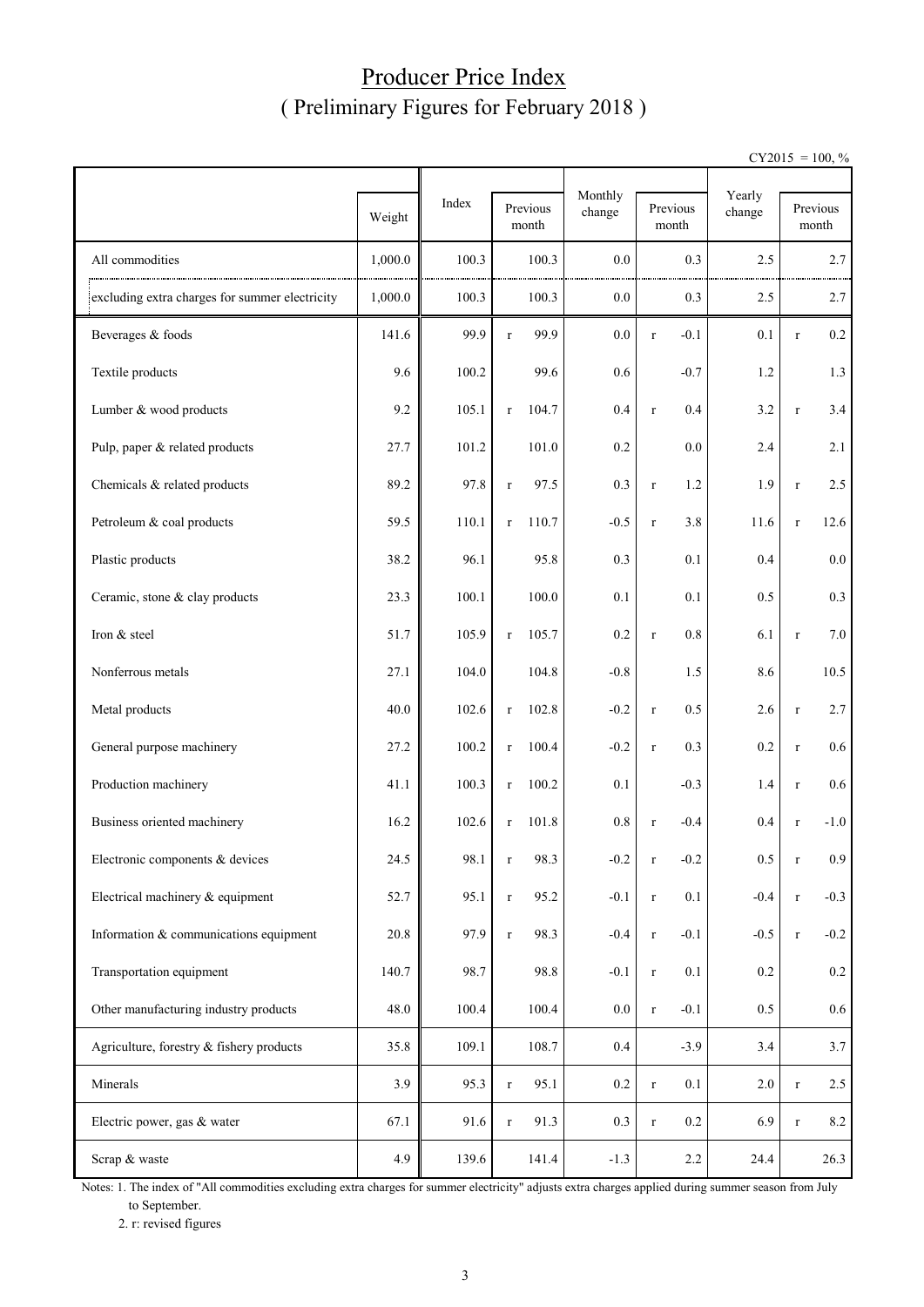## Export Price Index ( Preliminary Figures for February 2018 )

 $CY2015 = 100, \%$ 

|                                                                | Index                                                       |       |                   | Monthly change |                               |              |        | Yearly change     |                               |              |        |        |
|----------------------------------------------------------------|-------------------------------------------------------------|-------|-------------------|----------------|-------------------------------|--------------|--------|-------------------|-------------------------------|--------------|--------|--------|
|                                                                | Yen<br>Yen<br>Previous<br>Weight<br>basis<br>basis<br>month |       | Previous<br>month |                | Contract<br>currency<br>basis | Yen<br>basis |        | Previous<br>month | Contract<br>currency<br>basis |              |        |        |
| All commodities                                                | 1,000.0                                                     | 96.1  | $\mathbf{r}$      | 97.2           | $-1.1$                        | $\mathbf{r}$ | $-0.6$ | 0.4               | 0.8                           | $\mathbf{r}$ | 1.7    | 2.6    |
| Textiles                                                       | 13.8                                                        | 90.2  | $\mathbf{r}$      | 91.6           | $-1.5$                        | $\mathbf{r}$ | $-1.1$ | $-0.1$            | $-2.7$                        | $\mathbf{r}$ | $-0.7$ | $-1.0$ |
| Chemicals & related products                                   | 98.4                                                        | 103.2 |                   | $r$ 102.7      | 0.5                           | $\mathbf{r}$ | $-1.9$ | 2.5               | 2.9                           | $\mathbf{r}$ | 3.1    | 6.2    |
| Metals & related products                                      | 108.5                                                       | 108.6 |                   | $r$ 110.4      | $-1.6$                        | $\mathbf{r}$ | $-0.3$ | 0.5               | 6.0                           | $\mathbf{r}$ | 8.3    | 9.8    |
| General purpose, production $&$<br>business oriented machinery | 189.4                                                       | 96.4  | $\mathbf{r}$      | 97.3           | $-0.9$                        | $\mathbf{r}$ | $-0.9$ | $-0.1$            | 0.5                           | $\mathbf{r}$ | 0.6    | 0.4    |
| Electric & electronic products                                 | 205.5                                                       | 91.7  | $\mathbf{r}$      | 93.1           | $-1.5$                        | $\mathbf{r}$ | $-0.5$ | 0.0               | $-0.4$                        |              | 0.5    | 1.2    |
| Transportation equipment                                       | 285.2                                                       | 93.4  | $\mathbf{r}$      | 94.9           | $-1.6$                        |              | $-0.6$ | $0.0\,$           | $-1.6$                        | $\mathbf{r}$ | $-0.7$ | $-0.4$ |
| Other primary products $\&$<br>manufactured goods              | 99.2                                                        | 92.5  | $\mathbf{r}$      | 92.8           | $-0.3$                        | $\mathbf{r}$ | 0.5    | 1.4               | 4.0                           | $\mathbf{r}$ | 4.3    | 6.7    |

Note: r: revised figures

## Import Price Index ( Preliminary Figures for February 2018 )

 $CY2015 = 100, \%$ 

|                                                                |         | Index        |                      | Monthly change |                        | Yearly change                 |              |                      |                               |
|----------------------------------------------------------------|---------|--------------|----------------------|----------------|------------------------|-------------------------------|--------------|----------------------|-------------------------------|
|                                                                | Weight  | Yen<br>basis | Previous<br>month    | Yen<br>basis   | Previous<br>month      | Contract<br>currency<br>basis | Yen<br>basis | Previous<br>month    | Contract<br>currency<br>basis |
| All commodities                                                | 1,000.0 | 96.6         | 96.7<br>$\mathbf{r}$ | $-0.1$         | $-0.4$                 | 1.8                           | 4.4          | 5.0<br>$\mathbf{r}$  | 7.5                           |
| Beverages & foods and agriculture<br>products for food         | 80.4    | 92.1         | 93.3                 | $-1.3$         | $-1.1$                 | 0.6                           | $-0.9$       | $-0.1$               | 1.1                           |
| Textiles                                                       | 61.3    | 94.2         | 95.1<br>$\mathbf{r}$ | $-0.9$         | $-0.4$                 | 0.0                           | $-1.4$       | $-0.9$               | $0.0\,$                       |
| Metals & related products                                      | 95.8    | 102.4        | $r$ 104.1            | $-1.6$         | $-0.9$<br>$\mathbf{r}$ | 0.5                           | 9.6          | 12.3<br>$\mathbf{r}$ | 13.7                          |
| Lumber & wood products and<br>forest products                  | 17.3    | 98.0         | 99.5<br>$\mathbf{r}$ | $-1.5$         | 0.0<br>$\mathbf{r}$    | 0.8                           | 6.2          | 6.4<br>$\mathbf{r}$  | 8.2                           |
| Petroleum, coal & natural gas                                  | 252.3   | 107.0        | $r$ 103.8            | 3.1            | 1.2<br>$\mathbf{r}$    | 5.8                           | 13.6         | 13.7<br>$\mathbf{r}$ | 18.8                          |
| Chemicals & related products                                   | 94.7    | 98.4         | 99.1<br>$\mathbf{r}$ | $-0.7$         | 0.8<br>$\mathbf{r}$    | 0.6                           | 3.4          | 3.8<br>$\mathbf{r}$  | 5.1                           |
| General purpose, production $&$<br>business oriented machinery | 68.1    | 93.5         | 94.4                 | $-1.0$         | $-0.7$                 | 0.5                           | 2.0          | 2.2<br>$\mathbf r$   | 3.8                           |
| Electric & electronic products                                 | 196.6   | 85.5         | 86.8                 | $-1.5$         | $-2.5$<br>$\mathbf{r}$ | 0.1                           | $-1.9$       | $-1.1$               | 0.9                           |
| Transportation equipment                                       | 49.5    | 95.7         | 96.8<br>$\mathbf{r}$ | $-1.1$         | $-0.7$<br>$\mathbf{r}$ | 0.1                           | 0.7          | 1.4<br>$\mathbf r$   | 0.9                           |
| Other primary products &<br>manufactured goods                 | 84.0    | 91.5         | 92.8                 | $-1.4$         | $-0.9$                 | 0.4                           | $-1.5$       | $-0.6$               | 1.2                           |

Note: r: revised figures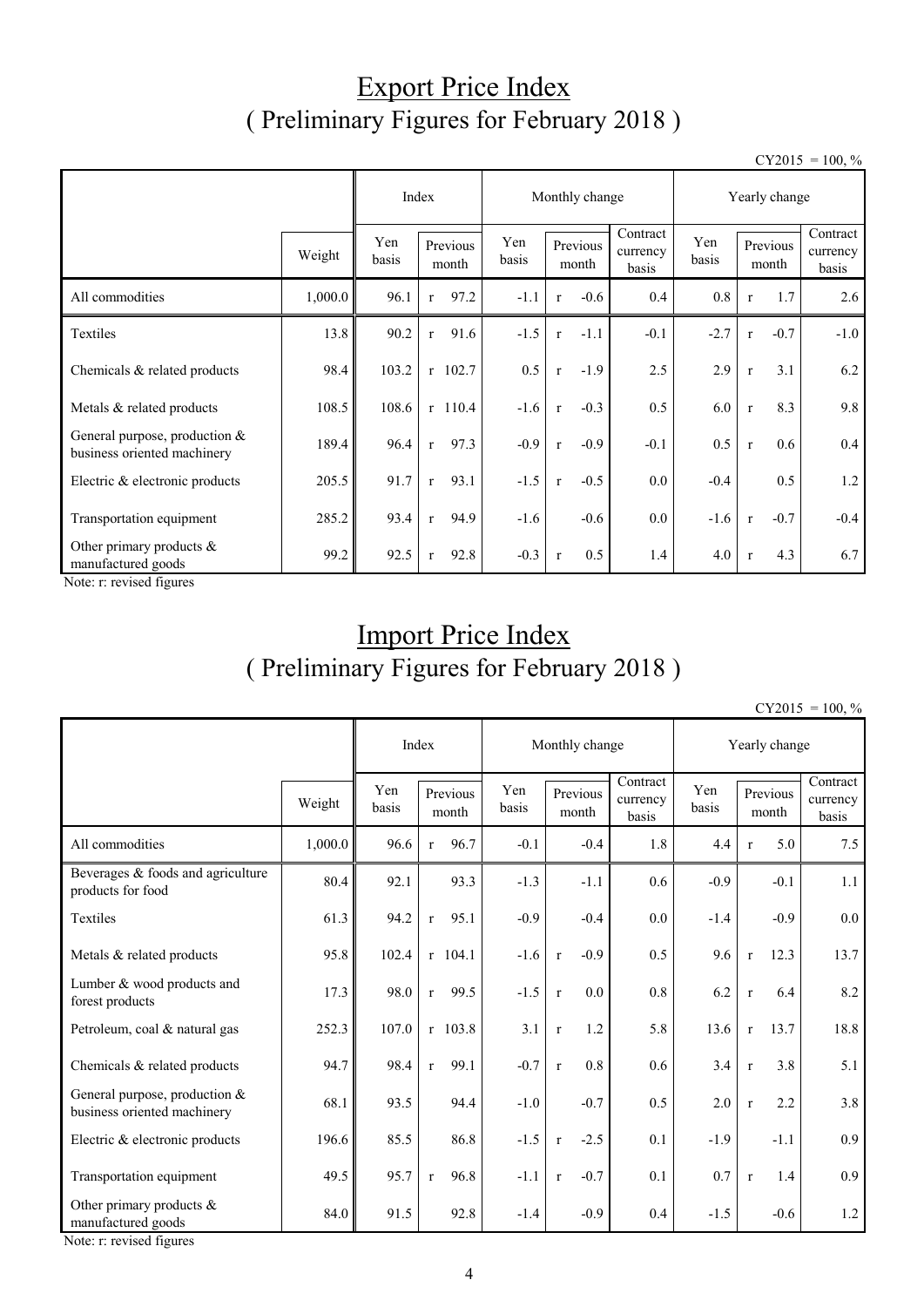## Index by Stage of Demand and Use ( Preliminary Figures for February 2018 )

| $CY2015 = 100, \%$ |  |
|--------------------|--|
|--------------------|--|

|                           |           | Index | Monthly          |                          | Yearly           |                               |
|---------------------------|-----------|-------|------------------|--------------------------|------------------|-------------------------------|
|                           | Weight    |       | change           | Previous month           | change           | Previous month                |
| Domestic demand products  | 1,000.000 | 99.4  | 0.0              | 0.1                      | 2.9              | 3.3                           |
| Domestic goods            | 744.660   | 100.3 | 0.0              | 0.3                      | 2.5              | 2.7                           |
| Imports                   | 255.340   | 96.6  | $-0.1$           | $-0.4$                   | 4.4              | 5.0                           |
| Raw materials             | 100.163   | 104.8 | 1.8              | $-0.2$                   | 9.2              | 9.0                           |
| Domestic goods            | 26.060    | 110.4 | 0.0              | $-1.8$                   | 5.7              | 6.3                           |
| Imports                   | 74.103    | 102.8 | 2.6              | 0.3<br>r                 | 10.5             | 10.0                          |
| Intermediate materials    | 535.481   | 99.7  | $-0.1$           | 0.5<br>$\mathbf{r}$      | 3.5              | 4.1                           |
| Domestic goods            | 448.097   | 100.0 | 0.1              | 0.7                      | 3.2              | 3.5                           |
| Imports                   | 87.384    | 98.1  | $-1.2$           | $-0.1$<br>$\mathbf{r}$   | 5.5              | 6.9                           |
| Final goods               | 364.356   | 97.4  | $-0.4$           | $-0.4$                   | 0.3              | 0.5                           |
| Domestic goods            | 270.503   | 99.9  | $-0.1 \text{ r}$ | $-0.2$                   | 0.9              | 1.0                           |
| Imports                   | 93.853    | 90.3  | $-1.2$           | $-1.4$<br>r              | $-1.6 \text{ r}$ | $-0.9$                        |
| Capital goods             | 112.246   | 97.6  | $-0.2$           | $-0.6$<br>$\mathbf{r}$   | $-0.1$           | $-0.3$                        |
| Domestic goods            | 87.827    | 100.1 | 0.1              | $-0.2$<br>r              | 0.7              | 0.3                           |
| Imports                   | 24.419    | 88.4  | $-1.6$           | $-2.1$<br>lr.            | $-3.7$           | $-3.0$                        |
| Consumer goods            | 252.110   | 97.4  | $-0.4$           | $-0.4$<br>$\mathbf{r}$   | 0.5              | 0.9                           |
| Domestic goods            | 182.676   | 99.8  | $-0.2$           | $-0.1$                   | 1.0              | 1.3                           |
| Imports                   | 69.434    | 91.0  | $-1.1$           | $-1.1$<br>$\mathsf{I}$ r | $-0.9$           | 0.0<br>$\mathsf{I}\mathsf{r}$ |
| Durable consumer goods    | 67.121    | 92.9  | $-0.5$           | $-0.5$<br>$\mathbf{r}$   | $-0.6$           | $-0.3$                        |
| Domestic goods            | 42.200    | 97.2  | $-0.2$           | 0.0                      | $-0.8$           | $-0.7$                        |
| Imports                   | 24.921    | 85.6  | $-1.2 \text{ r}$ | $-1.5$                   | $-0.3$           | 0.2                           |
| Nondurable consumer goods | 184.989   | 99.0  | $-0.4$           | $-0.3$                   | 0.9              | 1.4                           |
| Domestic goods            | 140.476   | 100.6 | $-0.2$           | $-0.2$                   | 1.5              | 1.9                           |
| Imports                   | 44.513    | 94.0  | $-1.1$           | $-0.9$                   | $-1.2$           | $-0.2$                        |

Notes: 1. These indexes are compiled by reclassifying the "Producer Price Index excluding the consumption tax," "Export Price Index" and "Import Price Index" in terms of commodities' stage of demand or use of goods.

2. r: revised figures

#### (Index by Stage of Demand and Use)

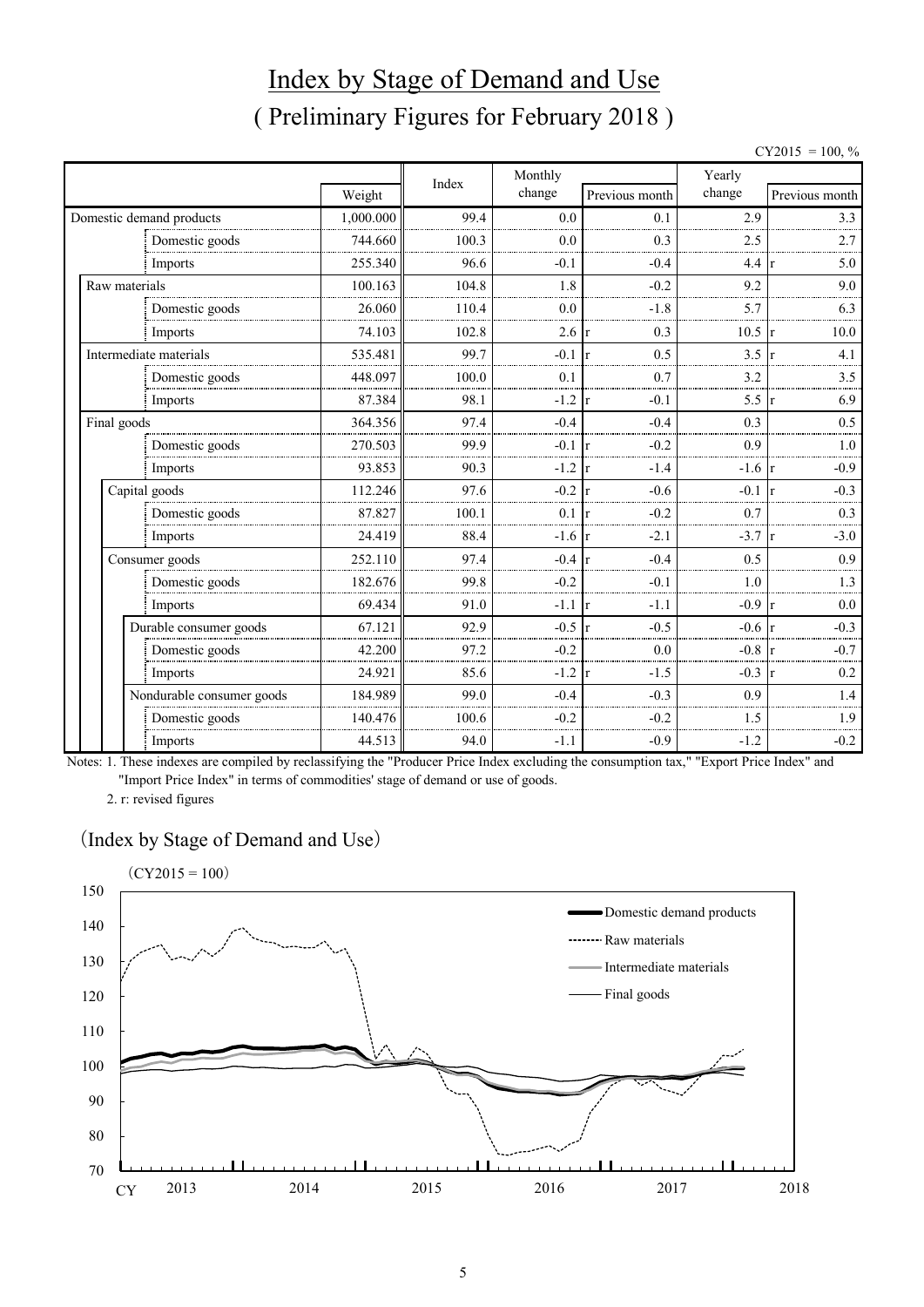# Producer Price Index using Chain-weighted Index Formula ( Preliminary Figures for February 2018 )

 $CY2015 = 100, \%$ 

|                                                | Weight  | Index | Monthly<br>change | Previous               | Yearly<br>change |              | Previous |
|------------------------------------------------|---------|-------|-------------------|------------------------|------------------|--------------|----------|
|                                                |         |       |                   | month                  |                  |              | month    |
| All commodities                                | 1,000.0 | 100.4 | 0.0               | 0.3                    | 2.6              | r            | 2.9      |
| excluding extra charges for summer electricity | 1,000.0 | 100.4 | $0.0\,$           | 0.3                    | 2.6              | $\mathbf r$  | 2.9      |
| Beverages & foods                              | 141.6   | 99.8  | 0.0               | $-0.1$<br>$\mathbf r$  | 0.0              | $\mathbf r$  | $0.2\,$  |
| Textile products                               | 9.6     | 100.0 | 0.6               | $-0.7$<br>$\mathbf r$  | 1.1              | $\mathbf{r}$ | $1.2\,$  |
| Lumber & wood products                         | 9.2     | 105.1 | 0.4               | 0.5<br>$\mathbf r$     | 3.3              | $\mathbf r$  | $3.5$    |
| Pulp, paper & related products                 | 27.7    | 101.1 | 0.2               | 0.0                    | 2.3              |              | 2.0      |
| Chemicals & related products                   | 89.2    | 98.0  | 0.3               | 1.1<br>$\mathbf r$     | 2.4              | $\mathbf r$  | 3.1      |
| Petroleum & coal products                      | 59.5    | 110.5 | $-0.6$            | 3.9<br>$\mathbf r$     | 11.6             | $\mathbf r$  | 12.9     |
| Plastic products                               | 38.2    | 95.9  | 0.3               | 0.0                    | 0.4              | $\mathbf r$  | $-0.1$   |
| Ceramic, stone & clay products                 | 23.3    | 99.8  | 0.1               | 0.0<br>$\mathbf r$     | 0.3              | $\mathbf r$  | 0.1      |
| Iron & steel                                   | 51.7    | 106.1 | 0.3               | 0.7                    | 6.4              | $\mathbf r$  | $7.2\,$  |
| Nonferrous metals                              | 27.1    | 104.4 | $-0.8$            | 1.5                    | 8.6              |              | 10.6     |
| Metal products                                 | 40.0    | 102.2 | $-0.3$            | 0.4<br>$\mathbf r$     | 2.3              | $\mathbf{r}$ | 2.5      |
| General purpose machinery                      | 27.2    | 100.1 | $-0.2$            | 0.2<br>$\mathbf r$     | 0.2              |              | 0.5      |
| Production machinery                           | 41.1    | 100.2 | 0.1               | $-0.3$<br>$\mathbf r$  | 1.5              | $\mathbf r$  | 0.6      |
| Business oriented machinery                    | 16.2    | 102.3 | $0.8\,$           | $-0.5$<br>$\mathbf r$  | 0.2              | $\mathbf r$  | $-1.1$   |
| Electronic components & devices                | 24.5    | 97.6  | $-0.2$            | $-0.2$<br>$\mathbf r$  | 0.2              | $\mathbf r$  | 0.7      |
| Electrical machinery & equipment               | 52.7    | 94.8  | $-0.1$            | 0.1<br>$\mathbf r$     | $-0.6$           | $\mathbf r$  | $-0.4$   |
| Information & communications equipment         | 20.8    | 97.7  | $-0.4$            | $-0.2$<br>$\mathbf r$  | $-0.6$           | $\mathbf{r}$ | $-0.3$   |
| Transportation equipment                       | 140.7   | 98.6  | $-0.1$            | 0.1<br>$\mathbf r$     | 0.2              |              | 0.1      |
| Other manufacturing industry products          | 48.0    | 100.3 | $0.0\,$           | $0.0\,$<br>$\mathbf r$ | 0.5              |              | $0.6\,$  |
| Agriculture, forestry & fishery products       | 35.8    | 108.3 | $0.4\,$           | $-4.2$<br>$\mathbf r$  | $2.8\,$          | $\mathbf r$  | 3.2      |
| Minerals                                       | 3.9     | 95.5  | $0.2\,$           | $0.2\,$<br>$\mathbf r$ | 2.5              | $\mathbf r$  | 3.0      |
| Electric power, gas & water                    | 67.1    | 91.5  | $0.2\,$           | 0.3<br>$\mathbf r$     | 7.0              | $\mathbf r$  | 8.6      |
| Scrap & waste                                  | 4.9     | 141.9 | $-1.2$            | 1.9                    | 23.2             |              | 25.0     |

Notes: 1. The index of "All commodities excluding extra charges for summer electricity" adjusts extra charges applied during summer season from July to September.

2. The indexes are based on the year 2015 weights.

3. r: revised figures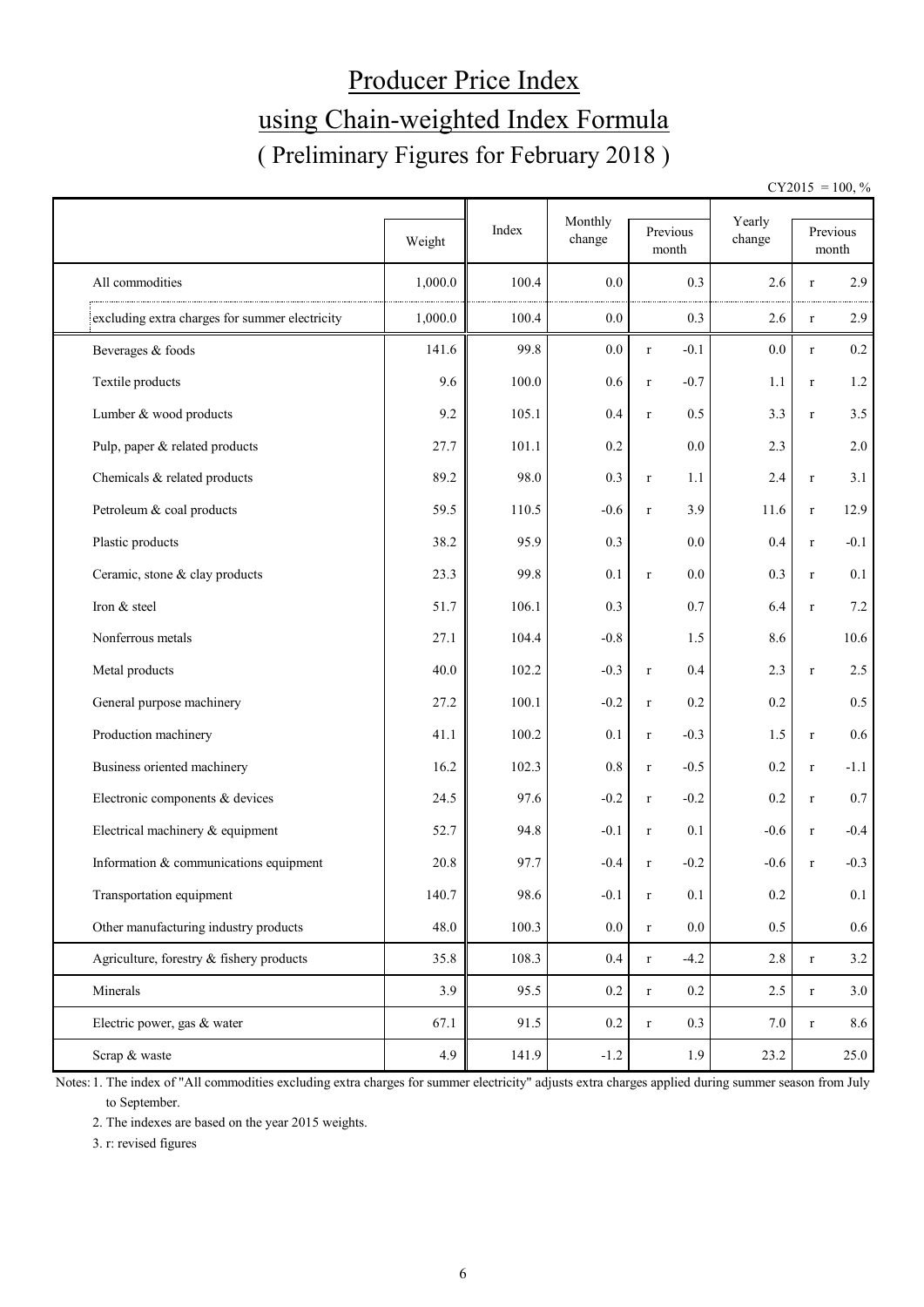## Corporate Goods Price Index Time Series Data

|           |                |                 |                                  |                  |                                           |                                  |                                                          |                                |                                  |                  |                                           |                |                                              |                  | $CY2015 = 100, \%$                        |  |
|-----------|----------------|-----------------|----------------------------------|------------------|-------------------------------------------|----------------------------------|----------------------------------------------------------|--------------------------------|----------------------------------|------------------|-------------------------------------------|----------------|----------------------------------------------|------------------|-------------------------------------------|--|
|           |                |                 | Producer Price Index             |                  |                                           |                                  |                                                          | <b>Export Price Index</b>      |                                  |                  |                                           |                |                                              |                  |                                           |  |
|           |                | All commodities |                                  |                  |                                           |                                  | (Reference)<br>excluding extra<br>charges for summer     | All commodities<br>(yen basis) |                                  |                  |                                           |                | All commodities<br>(contract currency basis) |                  |                                           |  |
|           |                |                 | Monthly<br>(Quarterly)<br>change | Yearly<br>change | Change<br>from three<br>months<br>earlier | Monthly<br>(Quarterly)<br>change | electricity<br>Change<br>from three<br>months<br>earlier |                                | Monthly<br>(Quarterly)<br>change | Yearly<br>change | Change<br>from three<br>months<br>earlier |                | Monthly<br>(Quarterly)<br>change             | Yearly<br>change | Change<br>from three<br>months<br>earlier |  |
| <b>CY</b> | 2015           | 100.0           | $\equiv$                         | —                |                                           |                                  |                                                          | 100.0                          | —                                |                  | —<br>—                                    | 100.0          | —                                            |                  |                                           |  |
|           | 2016<br>2017   | 96.5            | $\overline{\phantom{0}}$         | $-3.5$           |                                           |                                  |                                                          | 90.7                           | —                                | $-9.3$           |                                           | 96.9           | —                                            | $-3.1$           |                                           |  |
| <b>FY</b> | 2015           | 98.7<br>99.1    | —                                | 2.3<br>—         | —                                         | -                                |                                                          | 95.5<br>98.1                   | —<br>—                           | 5.3<br>—         |                                           | 100.2<br>98.6  | $\overline{\phantom{0}}$<br>—                | 3.4<br>—         |                                           |  |
|           | 2016           | 96.7            |                                  | $-2.4$           |                                           |                                  |                                                          | 91.3                           |                                  | $-6.9$           | $\overline{\phantom{0}}$                  | 97.8           |                                              | $-0.8$           |                                           |  |
| 2017/     | Q1             | 97.9            | 1.5                              | 0.9              | —                                         | 1.5                              | $\overline{\phantom{0}}$                                 | 95.5                           | 4.0                              | 2.6              | $\overline{\phantom{0}}$                  | 99.8           | 1.7                                          | 3.9              |                                           |  |
|           | Q2             | 98.4            | 0.5                              | 2.1              | —                                         | 0.5                              | $\overline{\phantom{0}}$                                 | 94.1                           | $-1.5$                           | 4.4              | -                                         | 99.5           | $-0.3$                                       | 3.1              |                                           |  |
|           | Q <sub>3</sub> | 98.8            | 0.4                              | 2.8              | —                                         | 0.2                              |                                                          | 94.9                           | 0.9                              | 8.3              | $\overline{\phantom{0}}$                  | 99.9           | 0.4                                          | 3.1              |                                           |  |
|           | O <sub>4</sub> | 99.7            | 0.9                              | 3.3              |                                           | 1.1                              |                                                          | 97.5                           | 2.7                              | 6.2              |                                           | 101.6          | 1.7                                          | 3.6              |                                           |  |
| 2017/     | Jan.           | 97.7            | 0.6                              | 0.5              | 1.8                                       | 0.6                              | 1.8                                                      | 95.6                           | 0.1                              | 1.0              | 7.9                                       | 99.4           | 0.7                                          | 3.1              | 2.1                                       |  |
|           | Feb.           | 97.9            | 0.2                              | 1.0              | 1.6                                       | 0.2                              | 1.6                                                      | 95.3                           | $-0.3$                           | 2.8              | 4.5                                       | 99.8           | 0.4                                          | 4.1              | 1.7                                       |  |
|           | Mar.           | 98.2            | 0.3                              | 1.4              | 1.1                                       | 0.3                              | 1.1                                                      | 95.7                           | 0.4                              | 4.0              | 0.2                                       | 100.3          | 0.5                                          | 4.4              | 1.6                                       |  |
|           | Apr.           | 98.4            | 0.2                              | 2.1              | 0.7                                       | 0.2                              | 0.7                                                      | 93.7                           | $-2.1$                           | 3.0              | $-2.0$                                    | 99.8           | $-0.5$                                       | 3.5              | 0.4                                       |  |
|           | May            | 98.4            | 0.0                              | 2.1              | 0.5                                       | 0.0                              | 0.5                                                      | 94.6                           | 1.0                              | 4.4              | $-0.7$                                    | 99.4           | $-0.4$                                       | 3.0              | $-0.4$                                    |  |
|           | June           | 98.5            | 0.1                              | 2.2              | 0.3                                       | 0.1                              | 0.3                                                      | 93.9                           | $-0.7$                           | 5.7              | $-1.9$                                    | 99.2           | $-0.2$                                       | 2.8              | $-1.1$                                    |  |
|           | July           | 98.7            | 0.2                              | 2.5              | 0.3                                       | 0.0                              | 0.1                                                      | 94.9                           | 1.1                              | 7.6              | 1.3                                       | 99.3           | 0.1                                          | 2.5              | $-0.5$                                    |  |
|           | Aug.           | 98.8            | 0.1                              | 2.9              | 0.4                                       | 0.0                              | 0.1                                                      | 94.4                           | $-0.5$                           | 8.4              | $-0.2$                                    | 99.9           | 0.6                                          | 3.1              | 0.5<br>1.3                                |  |
|           | Sep.<br>Oct.   | 99.0<br>99.4    | 0.2<br>0.4                       | 3.0<br>3.5       | 0.5<br>0.7                                | 0.3<br>0.6                       | 0.3<br>0.9                                               | 95.5<br>97.3                   | 1.2<br>1.9                       | 9.1<br>9.8       | 1.7<br>2.5                                | 100.5<br>101.3 | 0.6<br>0.8                                   | 3.6<br>4.0       | 2.0                                       |  |
|           | Nov.           | 99.8            | 0.4                              | 3.5              | 1.0                                       | 0.4                              | 1.3                                                      | 97.5                           | 0.2                              | 6.9              | 3.3                                       | 101.6          | 0.3                                          | 3.6              | 1.7                                       |  |
|           | Dec.           | 100.0           | 0.2                              | 3.0              | 1.0                                       | 0.2                              | 1.2                                                      | 97.8                           | 0.3                              | 2.4              | 2.4                                       | 101.8          | 0.2                                          | 3.1              | 1.3                                       |  |
| 2018/     | Jan.           | 100.3           | 0.3                              | 2.7              | 0.9                                       | 0.3                              | 0.9                                                      | 97.2                           | $-0.6$                           | 1.7              | $-0.1$                                    | 102.0          | 0.2                                          | 2.6              | 0.7                                       |  |
|           | Feb.           | 100.3           | 0.0                              | 2.5              | 0.5                                       | 0.0                              | 0.5                                                      | 96.1                           | $-1.1$                           | 0.8              | $-1.4$                                    | 102.4          | 0.4                                          | 2.6              | 0.8                                       |  |

|           |                |                                |                                  |                  |                                           |                 |                                  |                  |                                           | $CY2015 = 100, \%$                           |
|-----------|----------------|--------------------------------|----------------------------------|------------------|-------------------------------------------|-----------------|----------------------------------|------------------|-------------------------------------------|----------------------------------------------|
|           |                |                                | Import Price Index               |                  |                                           |                 |                                  |                  |                                           | Foreign                                      |
|           |                | All commodities<br>(yen basis) |                                  |                  |                                           | All commodities | (contract currency basis)        |                  |                                           | exchange<br>rate<br>$\sqrt{\frac{2}{\pi}}$   |
|           |                |                                | Monthly<br>(Quarterly)<br>change | Yearly<br>change | Change<br>from three<br>months<br>earlier |                 | Monthly<br>(Quarterly)<br>change | Yearly<br>change | Change<br>from three<br>months<br>earlier | Monthly<br>(Quarterly)<br>(Yearly)<br>change |
| <b>CY</b> | 2015           | 100.0                          |                                  |                  |                                           | 100.0           |                                  |                  |                                           | 14.4                                         |
|           | 2016           | 83.6                           |                                  | $-16.4$          |                                           | 90.2            |                                  | $-9.8$           |                                           | $-10.1$                                      |
|           | 2017           | 92.7                           |                                  | 10.9             |                                           | 98.1            |                                  | 8.8              |                                           | 3.1                                          |
| <b>FY</b> | 2015           | 95.5                           |                                  |                  |                                           | 95.9            |                                  |                  |                                           | 9.3                                          |
|           | 2016           | 85.4                           |                                  | $-10.6$          |                                           | 92.5            |                                  | $-3.5$           |                                           | $-9.8$                                       |
| 2017/     | Q1             | 92.6                           | 7.5                              | 8.6              |                                           | 97.4            | 4.8                              | 10.4             |                                           | 4.0                                          |
|           | Q2             | 91.7                           | $-1.0$                           | 11.7             |                                           | 97.8            | 0.4                              | 10.0             |                                           | $-2.2$                                       |
|           | Q <sub>3</sub> | 91.0                           | $-0.8$                           | 12.8             |                                           | 96.8            | $-1.0$                           | 6.5              |                                           | $-0.1$                                       |
|           | O <sub>4</sub> | 95.6                           | 5.1                              | 11.0             |                                           | 100.5           | 3.8                              | 8.2              |                                           | $1.8\,$                                      |
| 2017/     | Jan.           | 92.1                           | 1.8                              | 4.3              | 12.9                                      | 96.1            | 2.6                              | 6.9              | 5.5                                       | $-1.0$                                       |
|           | Feb.           | 92.5                           | 0.4                              | 9.6              | 7.2                                       | 97.6            | 1.6                              | 11.5             | 4.1                                       | $-1.4$                                       |
|           | Mar.           | 93.3                           | 0.9                              | 12.1             | 3.1                                       | 98.4            | 0.8                              | 12.7             | 5.0                                       | $-0.1$                                       |
|           | Apr.           | 91.4                           | $-2.0$                           | 10.9             | $-0.8$                                    | 98.2            | $-0.2$                           | 11.3             | 2.2                                       | $-2.6$                                       |
|           | May            | 92.6                           | 1.3                              | 12.4             | 0.1                                       | 98.1            | $-0.1$                           | 10.7             | 0.5                                       | 1.9                                          |
|           | June           | 91.0                           | $-1.7$                           | 11.5             | $-2.5$                                    | 97.1            | $-1.0$                           | $8.0\,$          | $-1.3$                                    | $-1.2$                                       |
|           | July           | 91.2                           | 0.2                              | 11.9             | $-0.2$                                    | 96.2            | $-0.9$                           | 5.9              | $-2.0$                                    | 1.4                                          |
|           | Aug.           | 90.1                           | $-1.2$                           | 12.8             | $-2.7$                                    | 96.5            | 0.3                              | 6.4              | $-1.6$                                    | $-2.2$                                       |
|           | Sep.           | 91.8                           | 1.9                              | 13.8             | 0.9                                       | 97.8            | 1.3                              | 7.4              | 0.7                                       | 0.7                                          |
|           | Oct.           | 94.3                           | 2.7                              | 15.6             | 3.4                                       | 99.2            | 1.4                              | 8.9              | 3.1                                       | 2.0                                          |
|           | Nov.           | 95.3                           | 1.1                              | 10.4             | 5.8                                       | 100.3           | 1.1                              | 6.9              | 3.9                                       | $0.0\,$                                      |
|           | Dec.           | 97.1                           | 1.9                              | 7.3              | 5.8                                       | 102.0           | 1.7                              | 8.9              | 4.3                                       | 0.1                                          |
| 2018/     | Jan.           | 96.7                           | $-0.4$                           | 5.0              | 2.5                                       | 103.0           | 1.0                              | 7.2              | 3.8                                       | $-1.9$                                       |
|           | Feb.           | 96.6                           | $-0.1$                           | 4.4              | 1.4                                       | 104.9           | 1.8                              | 7.5              | 4.6                                       | $-2.6$                                       |

Note: A negative change in the "Foreign exchange rate" indicates an appreciation of the yen.